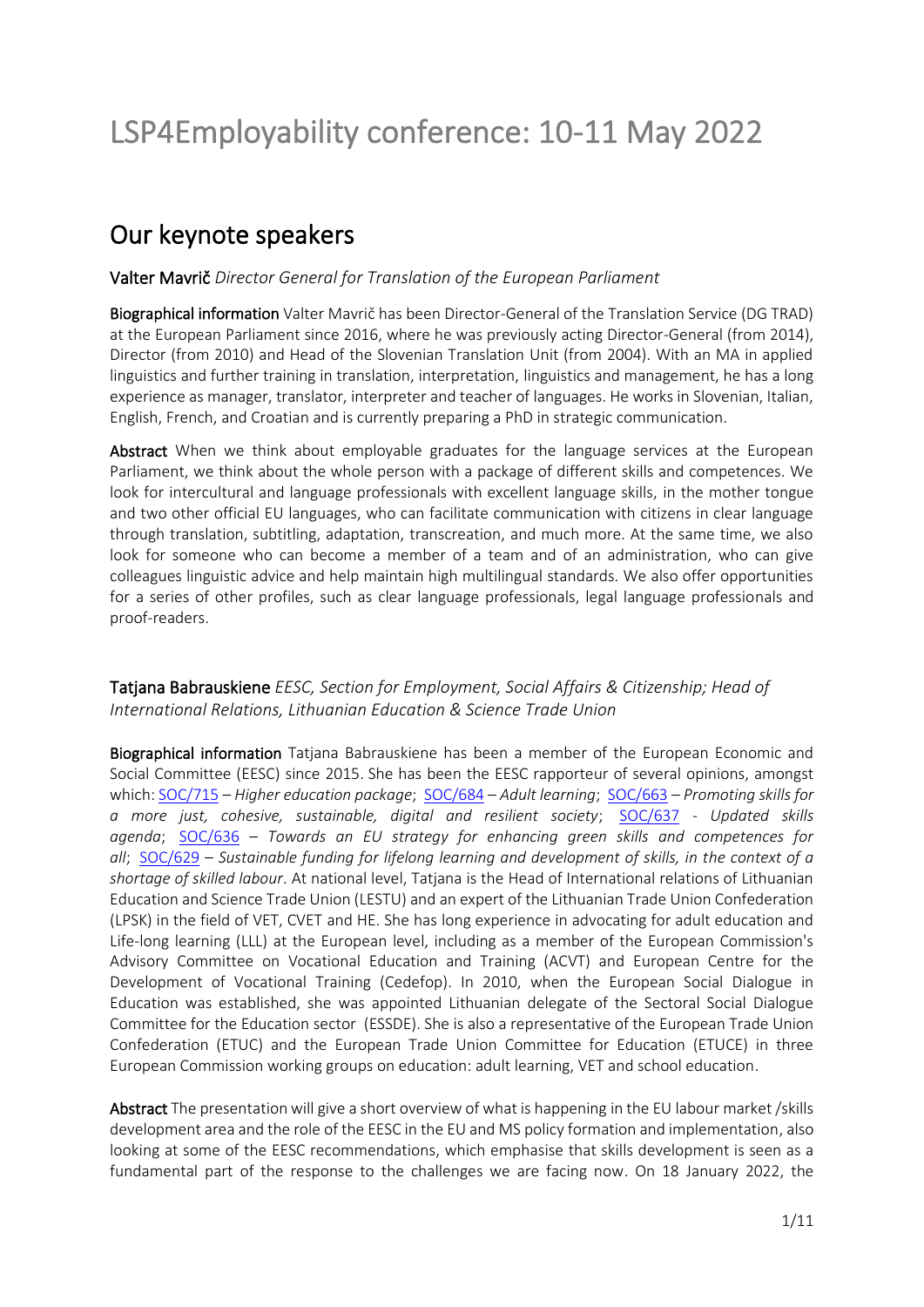European Commission launched a new higher education package, including a [European Strategy for](https://eur01.safelinks.protection.outlook.com/?url=https%3A%2F%2Feducation.ec.europa.eu%2Fdocument%2Fcommission-communication-on-a-european-strategy-for-universities&data=04%7C01%7CDavid.Albert.Best%40ulb.be%7Cb87df32426f6440e2eeb08da13cecbf6%7C30a5145e75bd4212bb028ff9c0ea4ae9%7C0%7C0%7C637844076175308652%7CUnknown%7CTWFpbGZsb3d8eyJWIjoiMC4wLjAwMDAiLCJQIjoiV2luMzIiLCJBTiI6Ik1haWwiLCJXVCI6Mn0%3D%7C3000&sdata=Z3bR3uOz4KqUwNZajF1owPReX8D0cEoTJrCtqu9Jd%2BM%3D&reserved=0)  [Universities](https://eur01.safelinks.protection.outlook.com/?url=https%3A%2F%2Feducation.ec.europa.eu%2Fdocument%2Fcommission-communication-on-a-european-strategy-for-universities&data=04%7C01%7CDavid.Albert.Best%40ulb.be%7Cb87df32426f6440e2eeb08da13cecbf6%7C30a5145e75bd4212bb028ff9c0ea4ae9%7C0%7C0%7C637844076175308652%7CUnknown%7CTWFpbGZsb3d8eyJWIjoiMC4wLjAwMDAiLCJQIjoiV2luMzIiLCJBTiI6Ik1haWwiLCJXVCI6Mn0%3D%7C3000&sdata=Z3bR3uOz4KqUwNZajF1owPReX8D0cEoTJrCtqu9Jd%2BM%3D&reserved=0) and a [Commission proposal for a Council recommendation on transnational higher](https://eur01.safelinks.protection.outlook.com/?url=https%3A%2F%2Feducation.ec.europa.eu%2Fdocument%2Fproposal-for-a-council-recommendation-on-building-bridges-for-effective-european-higher-education-cooperation&data=04%7C01%7CDavid.Albert.Best%40ulb.be%7Cb87df32426f6440e2eeb08da13cecbf6%7C30a5145e75bd4212bb028ff9c0ea4ae9%7C0%7C0%7C637844076175308652%7CUnknown%7CTWFpbGZsb3d8eyJWIjoiMC4wLjAwMDAiLCJQIjoiV2luMzIiLCJBTiI6Ik1haWwiLCJXVCI6Mn0%3D%7C3000&sdata=NcgzeP3plJhZeuCdbaPQoxPnHrApNj3s2BShL57oxo8%3D&reserved=0)  [education cooperation.](https://eur01.safelinks.protection.outlook.com/?url=https%3A%2F%2Feducation.ec.europa.eu%2Fdocument%2Fproposal-for-a-council-recommendation-on-building-bridges-for-effective-european-higher-education-cooperation&data=04%7C01%7CDavid.Albert.Best%40ulb.be%7Cb87df32426f6440e2eeb08da13cecbf6%7C30a5145e75bd4212bb028ff9c0ea4ae9%7C0%7C0%7C637844076175308652%7CUnknown%7CTWFpbGZsb3d8eyJWIjoiMC4wLjAwMDAiLCJQIjoiV2luMzIiLCJBTiI6Ik1haWwiLCJXVCI6Mn0%3D%7C3000&sdata=NcgzeP3plJhZeuCdbaPQoxPnHrApNj3s2BShL57oxo8%3D&reserved=0) At its 568th plenary session, held on 23 and 24 March 2022, the European Economic and Social Committee adopted the following opinion, where our keynote was the rapporteur: [SOC/715 -](https://eur01.safelinks.protection.outlook.com/?url=http%3A%2F%2Fcdlink2.eesc.europa.eu%2Fc%2F7%2FeyJhaSI6NzYyODI4NzEsImUiOiJ0YW5pYS5iYWJAZ21haWwuY29tIiwicmkiOiJjb250YWN0LWZiMjExM2Q1ZWVkM2U1MTFiYjY0MDA1MDU2YTA1MDcwLTk5ZjZlZjA2OGUzODRhNWE5MDNlYWJiYjA3NjExYWZiIiwicnEiOiJwMS1iMjIwODktMmJiM2I1ZTE4MDA5NDQ3YmE1MjUwMmI5ZGJiMmZlMjgiLCJwaCI6bnVsbCwibSI6ZmFsc2UsInVpIjoiMCIsInVuIjoiIiwidSI6Imh0dHBzOi8vd3d3LmVlc2MuZXVyb3BhLmV1L2VuL291ci13b3JrL29waW5pb25zLWluZm9ybWF0aW9uLXJlcG9ydHMvb3BpbmlvbnMvaGlnaGVyLWVkdWNhdGlvbi1wYWNrYWdlP19jbGRlZT1fNmdSOExLWW94TEZNTnFselEzSkpZU0N3ZV9QMDljQVRqUmZlbTJHVWFOTDZ1UFFEWWVpT2szLUZQSlAzY3RXJnJlY2lwaWVudGlkPWNvbnRhY3QtZmIyMTEzZDVlZWQzZTUxMWJiNjQwMDUwNTZhMDUwNzAtOTlmNmVmMDY4ZTM4NGE1YTkwM2VhYmJiMDc2MTFhZmImZXNpZD00ZmM0MjEzMi03ZWFmLWVjMTEtODExZS0wMDUwNTZhMDQzZWEifQ%2F0tWQj9ZFlssKrz6Zi2QqLw&data=04%7C01%7CDavid.Albert.Best%40ulb.be%7Cb87df32426f6440e2eeb08da13cecbf6%7C30a5145e75bd4212bb028ff9c0ea4ae9%7C0%7C0%7C637844076175308652%7CUnknown%7CTWFpbGZsb3d8eyJWIjoiMC4wLjAwMDAiLCJQIjoiV2luMzIiLCJBTiI6Ik1haWwiLCJXVCI6Mn0%3D%7C3000&sdata=WhJT86U1vQ1186Qx0oU7QUjUy68cLuZbbyXw8W0%2Bvbg%3D&reserved=0) Higher education package. In short, this EESC opinion welcomes the fact that the initiative encourages Member States and higher education institutions (HEI) to strengthen transnational cooperation to improve students' skills and competences for the twin transitions of the labour market and economy and to uphold the EU's values, identity and democracy. It points at the important role played by HEI in improving green skills acquisition, environmental responsibility and sustainable development and welcomes in this regard the Commission's intention to help Member States and HEI develop national and whole-institutional approaches to sustainability, climate and environmental literacy. The EESC calls for a more effective involvement of learners, academics and researchers in the governance of higher education policy and the protection of academic freedom and institutional autonomy as fundamental values.

## Ana Carla Pereira *Cabinet Expert - Cabinet of Nicolas Schmit, Commissioner for Jobs & Social Rights, EC*

Biographical information Ana Carla Pereira is Cabinet Expert and employment & social policy adviser to Nicolas Schmit, European Commissioner for Jobs and Social Rights. Previously she was Head of Unit in the Directorate General for Employment, Social Affairs and Inclusion at the European Commission, firstly being responsible for skills and qualifications policies as well as multilingualism and later on for social protection policies (including pensions, long-term care and health). As Head of Unit she coordinated several Commission policy initiatives such as the New Skills Agenda for Europe, the initiative on "access to social protection" or the Pensions Adequacy Reports. She has also worked for more than ten years on the implementation of the European Employment Strategy and forseveral years in the private sector as a business consultant specialised in human performance. She graduated in Economics at University of Coimbra (PT) and holds a MA in European Human Resources Studies from the College of Europe (BE). She speaks Portuguese as a mother tongue and is fluent in English, French and Italian.

Abstract Ana Carla Pereira's talk will set out the main challenges for the future European labour markets and the key role of skills, and in particular languages, for employability. She will also present the European Commission initiatives that are relevant in this context.

# Our presenters (in alphabetical order)

## Natasha Costello *Independent Legal English Teacher (Paris)*

Biographical information Natasha Costello (LLB, PGCE) is English, a Solicitor (non-practising) and former senior lecturer in law at Manchester Metropolitan University. She has a teaching qualification in higher education and over 20 years' teaching experience. She is an independent Legal English teacher and lecturer in law, working in Paris, France. She teaches Legal English and English law at various universities in the Paris area, including Université Panthéon Assas (Paris II) and Université Paris Nanterre. She also provides training in Legal English for practising French lawyers.

## Abstract (presented with Louise Kulbicki) *Teaching English for networking: using small talk to build professional relationships*

Networking is an important skill for graduates. Being able to introduce yourself, participate in small talk, and exchange contact details are essential for building professional relationships. This presentation will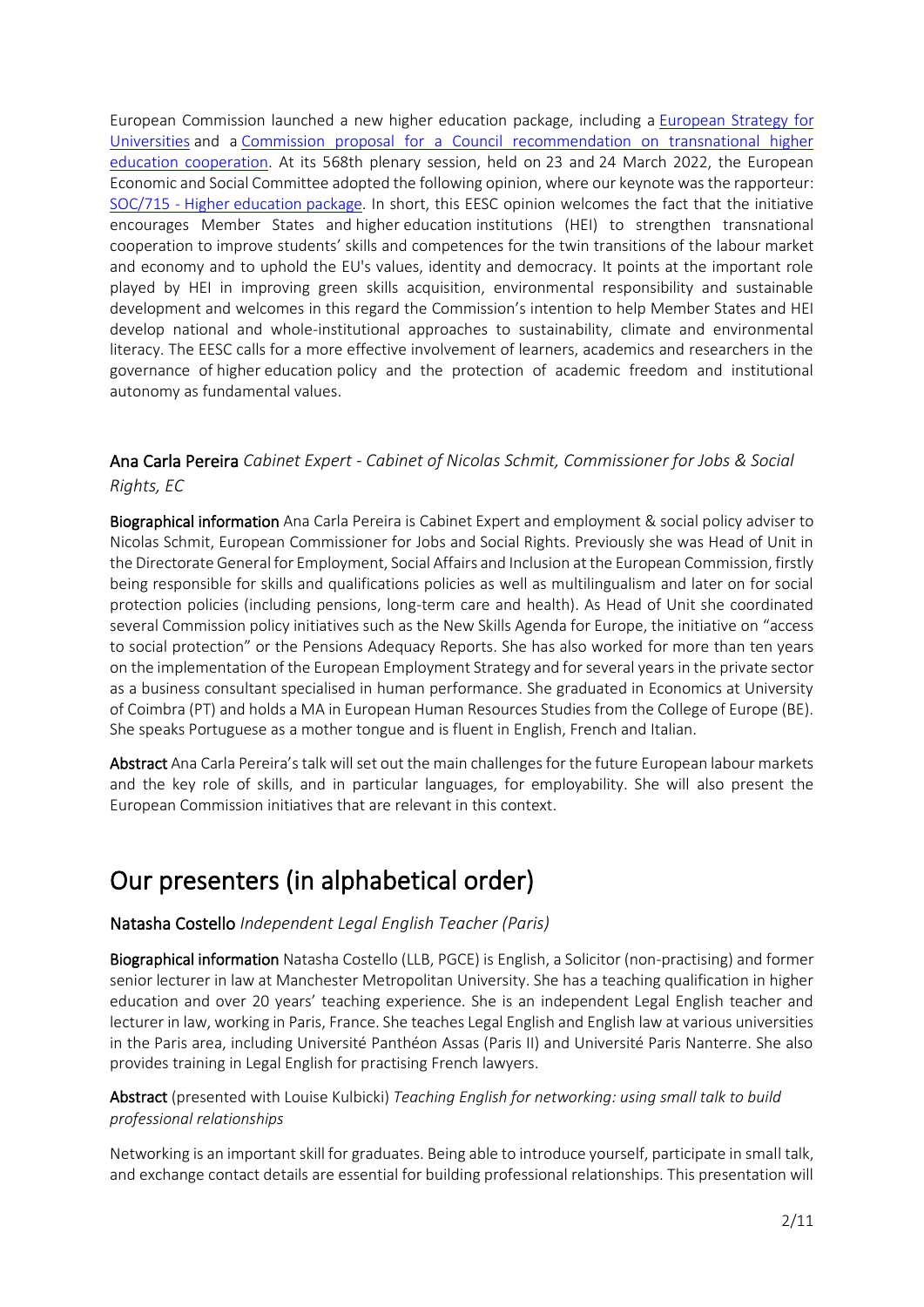include a selection of practical English teaching activities on the topic of small talk, focusing on language for starting a conversation, bringing other people into a conversation, and ending a conversation politely. While the examples given in the presentation will relate to networking in the legal profession, the activities will be appropriate for teaching students in other English for Special Purposes disciplines. The presented activities will also be suitable for use in an online or offline setting. The presenters, both board members of the European Legal English Teachers' Association, are passionate about helping English learners feel confident in the modern working environment. They are currently co-writing a book on practical English language skills for lawyers. The aim of this book is to provide real-life, scenariobased activities for students to practise the skills that they will need in their daily working lives as lawyers.

## Jean-François Desoutter *Université Libre de Bruxelles (Solvay Brussels School of Economics & Managament/SBS-EM)*

Biographical information Jean-François Desoutter has been managing quality, international accreditations and rankings at SBS-EM since 2017. As the School is implementing an Assurance of Learning process in all its degree programmes, one of his tasks is to check the level of employability of Master's graduates and link their career outcomes with the programmes' objectives. These include the ability to communicate in different languages. Before that, Jean-François was a teaching manager in higher education, also developed training programmes, was active in distance education and taught English for more than 15 years.

## Abstract *Languages and careers*

The SBS-EM has engaged in a systematic follow-up of all its Master's graduates since 2019. Among the information that is tracked and analysed is their international mobility, i.e. their ability to work in multilingual environments and expatriate, leveraging adaptability and skills in English or Dutch. The school's quality office also focuses on phenomena such as repats (foreign students contributing to the development of their home country) and non-repats (foreigners staying in the Brussels area in international companies where everyone is able to work and communicate through the medium of English). Inputs from other stakeholders such as enrolled students and internship supervisors allow the office to draw conclusions on how important languages are in job applications and everyday operations. At the end of 2021, the office started building up detailed competency profiles for its degrees in management, in the jobs typically exercised upon graduation. The importance of languages is highlighted as such but also through other functions or skills that require a good command of English which is the main vehicle for having a career in an international environment.

## Dita Hochmanová *Masaryk University (Czech Republic)*

Biographical information Dita Hochmanová (PhD) graduated from Masaryk University in Brno, Czech Republic, and is currently employed as an assistant professor at the Faculty of Education at Masaryk University Language Centre. She specialises in teaching and designing courses of English language for special educators and her research interests cover task-based learning, communication strategies and learner autonomy.

#### Abstract *Designing a task-based course for Special Educators*

This paper presents the design of a series of task-based courses of English for Special Educators at B1- B2 level recently introduced at Masaryk University, Czech Republic. Following the need to progress from traditional forms of teaching to more contemporary approaches, the courses are centred on a set of tasks, which students complete and present as their portfolio. Rather than fulfilling the idea of teaching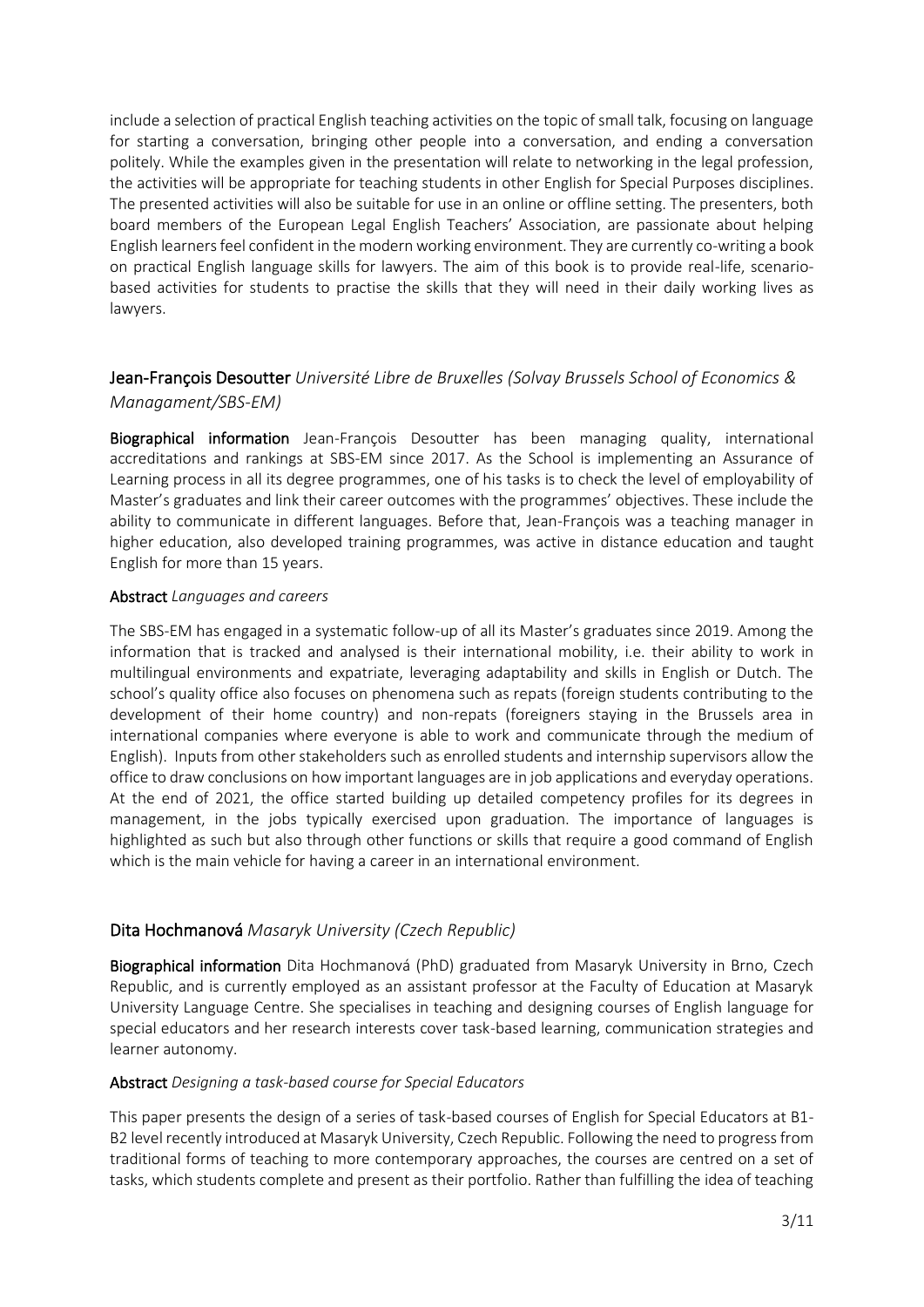specific content related to special education in English, the tasks and scaffolding activities included in the courses have the ambition to develop transferable skills which have been identified as crucial for successful graduation and future career by specialists in the field. First, the presentation explains how the tasks included in the courses are related, integrated and sequenced to provide the students with a meaningful structure of skills they will find useful in their future practice. Then, it shows how the tasks align with the CEFR framework and assesses how the participants responded to the assignments in course evaluation surveys. Finally, the paper describes the experience of running the courses online at the times of pandemic and discusses the challenges and possibilities of teaching transferable communication skills on online platforms.

## Kelsey Hull *Université Libre de Bruxelles*

Biographical information Kelsey Hull has been working in language teaching for 15 years. She has been an English teacher and teacher trainer in Azerbaijan, South Korea, and Belgium. She is currently an ESP language teacher and course developer as well as a CLIL/EMI pedagogical advisor at the Université libre de Bruxelles. She holds an MSc in Social and Cultural Anthropology and a Delta (Cambridge Diploma in Teaching English to Speakers of Other Languages). She is particularly interested in more autonomous forms of learning, the influences on/of student motivation, and blended learning approaches.

#### Abstract *Training learners for lifelong learning: a case study of an autonomous ESP course*

Overloaded course schedules, limited funds, increasing student numbers, and a range of student needs/wants make it challenging to implement a traditional, F2F, small-group language course. To respond to these issues, a semi-autonomous, online ESP course was launched in September 2021 to approximately 375 2<sup>nd</sup>-year bachelor students in the architecture faculty at the Université libre de Bruxelles. Influenced by the ULB Langues Portfolio Program, this course, conducted on the university's Moodle platform, guides the students asynchronously through understanding their individual language needs/strategies, building learning contracts and assembling autonomous learning portfolios while developing self-reflective practices. At first, many students struggled with autonomy, but through the learner training materials, they have come to see the value in creating their own action plan, particularly the influence of their motivation on their self-directed learning skills, and vice-versa. While the course was proposed due to institutional constraints, it has increased learner autonomy, engagement, and reflective practices, all of which are transversal skills applicable to the students' content studies and careers. This paper will look at theories of self-directed learning by detailing the course design and giving examples of student output. It is intended for course designers and teachers who are interested in alternative learning programs.

#### Thibaut Issindou *Gapsmoov (France)*

Biographical information Thibaut Issindou is the co-founder of *Gapsmoov*, a cross-cultural digital learning platform. After 10 years at Berlitz, Thibaut gathered a team of intercultural management consultants to create a unique model. Thanks to the use of new learning methods, *Gapsmoov* helps students and companies decode the cultural behavior of their foreign speaking partners, for improved efficiency in an international environment.

#### Abstract *Unlock your cultural intelligence with the Gapsmoov culture decoder*

Working in an international environment involves challenges related to cultural specificities. The way of doing things in one culture may not be the way in other culture. What is good in one culture may be bad in other culture. Cross-cultural management is the study of management in a cross-cultural context. It explains the behavior of people in organizations around the world and shows how to work in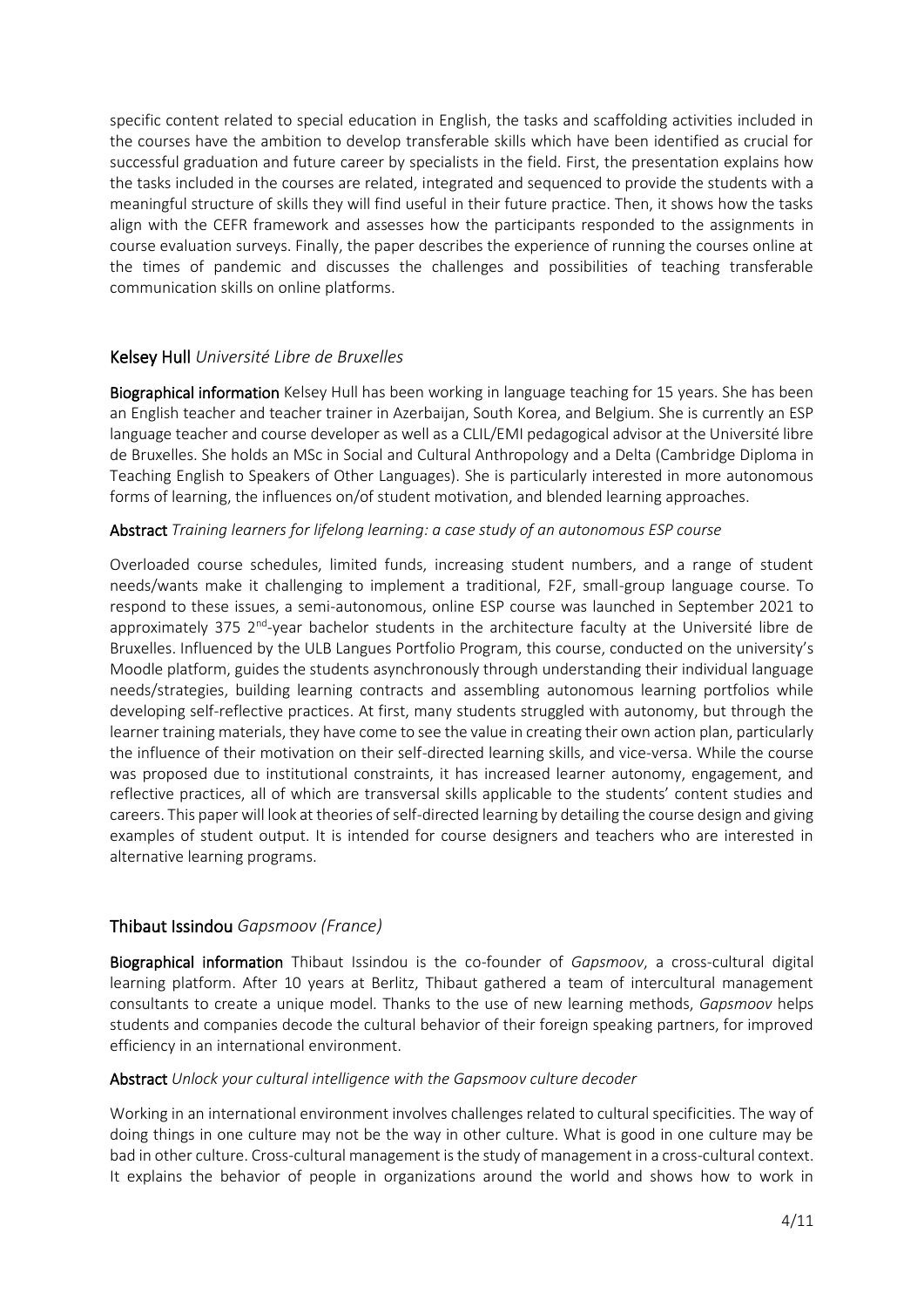organizations with populations from many different cultures. Depending on our culture, we may have a different vision of the world, a specific body-language, a way of expressing (or not expressing!) certain things, or even different attitudes to complex situations. Why is cross-cultural management an essential soft skill for graduates?

- To communicate effectively with future colleagues, clients, suppliers, and partners in other countries.
- To conduct negotiations and understand the nuances of the postures of the other parties.
- Understand ethical standards and concepts of social responsibility in various countries.

With an innovative digital learning platform, Gapsmoov is the leader in cross-cultural management for students (short presentation: [https://www.gapsmoov.com/en/our-solutions/\)](https://www.gapsmoov.com/en/our-solutions/).

## Magdalena Jimenez *Università di Roma Tre / Università di Roma "Tor Vergata" (Italy)*

Biographical information Magdalena Jiménez Naharro (PhD) is a plurilingual teacher, translator, and clinical psychologist currently working in the Language Centres of Università Roma Tre and Università di Torvergata. She has extensive experience of teaching SFL and is particularly interested in bilingualism and multilingualism and is committed to ongoing research on the psychological aspects of L2 learning and academic writing. In her PhD she carried out research on the complexity of academic writing by students of Spanish L2 and on the implications of teaching history in bilingual contexts. Research areas of interest: methodologies such as CLIL, the task-based approach, telecollaboration, computermediated communication and drama techniques.

#### Abstract *University training in Spanish as a Foreign Language (SFL) for future professionals*

This paper aims to describe the linguistic training for future professionals, particularly for university students of travel and tourism. After a brief introduction about acquisition models, the work concentrates on different didactic B1 level experiences and proposes some final reflections. From a didactic point of view, both a task-based and a flipped classroom approach are described for all situations presented. In general, learners prepare communicative activities prior to the sessions and during the sessions they role play real situations. These courses end with a group or individual presentation of a final project. An important strategy is to involve professionals with a high degree of L2 fluency who can participate in the courses and talk to the students in Spanish in order to offer a more realistic experience of the working environment and to be aware of the competencies students should develop, including intercultural competence. In short, I believe that these strategies should contribute to making students feel more confident and motivated to face many different tasks that they will probably have to deal with in their future work and that this will help them to be more competitive.

#### Ewa Krawczyk *Bydgoszcz University of Science and Technology (Poland)*

Biographical information Ewa Krawczyk (PhD) specialises in English Language Studies (BA, Poland), International Communication (MA, London, UK) and EU Migrations (PhD, Surrey, UK). She lived and worked in the UK for nearly fourteen years. In her studies and work, she came across a wide range of social interactions that involved communicating with people of diverse cultural backgrounds. She has learned about and experienced in various workplaces which skills are most useful to facilitate intercultural communication in social interactions and, most importantly, achieve goals set by employers in the competitive global market.

#### Abstract *How to improve your communication skills to succeed in a culturally diverse workplace*

The aim of this presentation is to discuss both the methods employees of various cultural backgrounds can apply to succeed in achieving mutual goals set by the company as well as briefly explore the key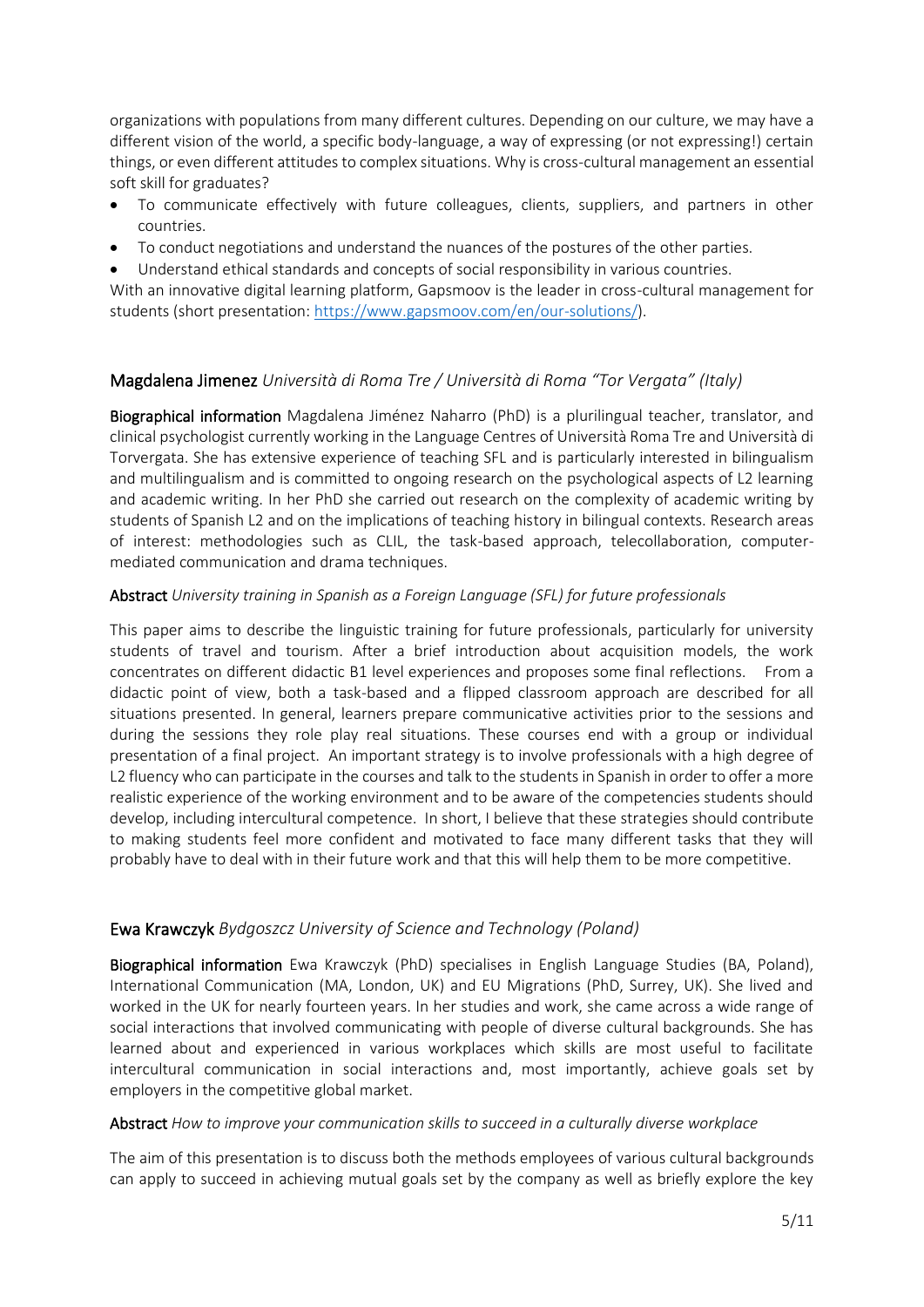factors contributing to a successful intercultural communication that employers should apply in their multicultural work environment. First, I will examine intercultural communication from the employee's perspective. Their performance and ultimate success depends largely on effective communication across their diverse cultural backgrounds. The key steps such as acceptance of new cultures, selfawareness of one's subconscious biases and prejudices as well as openness and willingness to learn about other people's cultural backgrounds will be discussed in this part of the presentation. Terms like *languaculture* (i.e. learning and using the language together with the variety of its cultural aspects) or non-verbal (intercultural) communication skills will be explored in more of a detail. The second part of this presentation will explore how employers can use intercultural communication techniques to achieve a healthy working dynamic and help target new markets, thus enhancing the scope of their businesses. Aspects such as inclusivity, multicultural company's profile, integration, respecting cultural sensibilities will be analysed and exemplified by relevant case studies.

## Louise Kulbicki *Independent Legal English Teacher (Founder of "Study Legal English" [www.studylegalenglish.com\)](http://www.studylegalenglish.com/)*

Biographical information Louise Kulbicki (LLB, LLM) is a British legal English teacher and founder of Study Legal English which provides online legal English resources to language learners. Louise gained practical experience working in the legal field on the development of international environmental law before turning to legal English teaching. Since 2013 she has been teaching legal English to lawyers and law students from around the world specialising in online teaching and online resources development. Currently she is a board member of the European Legal English Teachers' Association (EULETA) in charge of social media, tech and communications.

## Abstract (presented with Natasha Costello) *Teaching English for networking: using small talk to build professional relationships*

Networking is an important skill for graduates. Being able to introduce yourself, participate in small talk, and exchange contact details are essential for building professional relationships. This presentation will include a selection of practical English teaching activities on the topic of small talk, focusing on language for starting a conversation, bringing other people into a conversation, and ending a conversation politely. While the examples given in the presentation will relate to networking in the legal profession, the activities will be appropriate for teaching students in other English for Special Purposes disciplines. The presented activities will also be suitable for use in an online or offline setting. The presenters, both board members of the European Legal English Teachers' Association, are passionate about helping English learners feel confident in the modern working environment. They are currently co-writing a book on practical English language skills for lawyers. The aim of this book is to provide real-life, scenariobased activities for students to practise the skills that they will need in their daily working lives as lawyers.

#### Ilze Laurinaite *NGO Education Innovations Transfer Centre (Latvia)*

Biographical information Ilze Laurinaite is a guest lecturer at Latvia University of Life Sciences and Technologies, English language for professional purposes and a member of the NGO Education Innovation Transfer Centre, working with various educational, language, culture and social inclusion projects for adults. She specialises in educational innovations (IT tools and solutions), and in mythology on teaching creativity. Her interests are linguistics, psychology, history and culturology. Currently she is learning the Finnish language.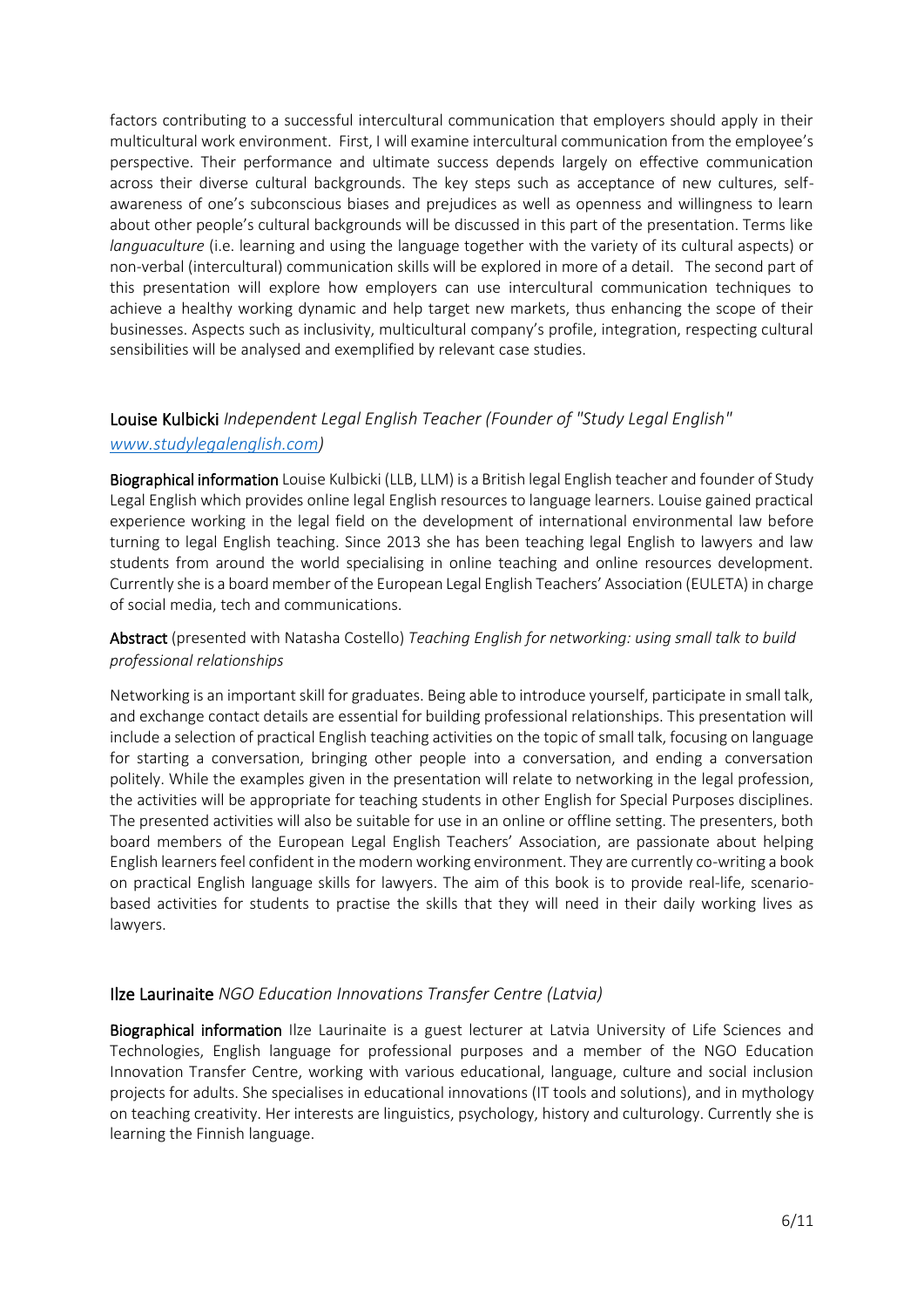## Abstract (paper co-authored by Anna Vintere) *Comparative study on professional English language skills for better performance*

This study of the situation in professional foreign language teaching and learning was carried out in three business sectors: logistics, transport, service industry. It includes employers, English and professional teachers as well as students' survey. Employers were asked to name language skills which employees need most to perform work, to express opinion on the role of employers in English language learning process as well as to identify topics, most common words, phrases, or specific professional terms which would be important for their employees. Students were asked about motivation and foreign language needs, training environment and teaching methods as well as about their learning styles. English teachers' questionnaires contained evaluation of teaching process and methods used, lessons preparation and evaluation of learning. In the framework of this study, a comparative analysis was performed in three Baltic countries: Latvia, Lithuania and Estonia. The study results show that foreign language competences are considered by employers as one of the most important skills for the employees. However, the level of language competences varies according to the position and role within the company. The most important foreign language skills are speaking skills. Professional terminology is the most commonly referred as the second most important skill.

## Simon O'Donovan *Université Libre de Bruxelles*

Biographical information Simon O'Donovan is a language for specific purposes (LSP) educator in English at the ULB Langues centre. He was trained in the fields of applied linguistics, sociolinguistics and linguistic anthropology at UCL IOE London. Alongside working as an LSP educator he also trains teachers on the Cambridge CELTA and DELTA certificates. As well as training teachers on pre-service certificates he has also worked on post-service teacher and leadership training projects across West Africa, South Asia and Latin America for Ministries of Education, the University of Manchester and the British Council. He is interested in language, institutions and social interaction and has carried out research on migration, national identity and the neoliberalisation of integration.

#### Abstract *Skilling the self: Language skills for Employable Graduates*

A graduates' employment 'value' can depend on their skills, and more specifically their foreign language skills, thus skilling the self (Allan, 2013; Duchêne, 2013) and/ or engineering the worker (Del Piero, 2018) can be seen as a neo-liberalised commodity-based practice which attempts to transform the division of labour. This commodification of foreign language skills indexes both the graduates sense of personhood (Agha, 2011), as well as aligning them to corporate values (Urciuoli, 2008). The mobilisation of expertise in language and communication by LSP courses can be seen as controlling and regulating communicational conduct as a means to a desirable professional self. The talk will discuss some of the literature on the semiotic characteristics of the discourses that enable the commodification of foreign language skills and the potential effects of this linguistic skilling on the employability of graduates for the changing labour market in the 21st-century.

#### Séadna O'Maoldomhnaigh *Institut Mines-Télécom Business School (France)*

Biographical information Séadna O'Maoldomhnaigh is a Senior Lecturer of English in the Department of Language and Human Sciences at the Institut Mines-Télécom Business School in Evry, France. He holds degrees from University College Cork and from Université Paris 3: Sorbonne Nouvelle. As well as teaching, he works actively in online pedagogical innovation for his department.

#### Abstract *World of Workcraft- A gamified approach to teaching English for Professional Purposes*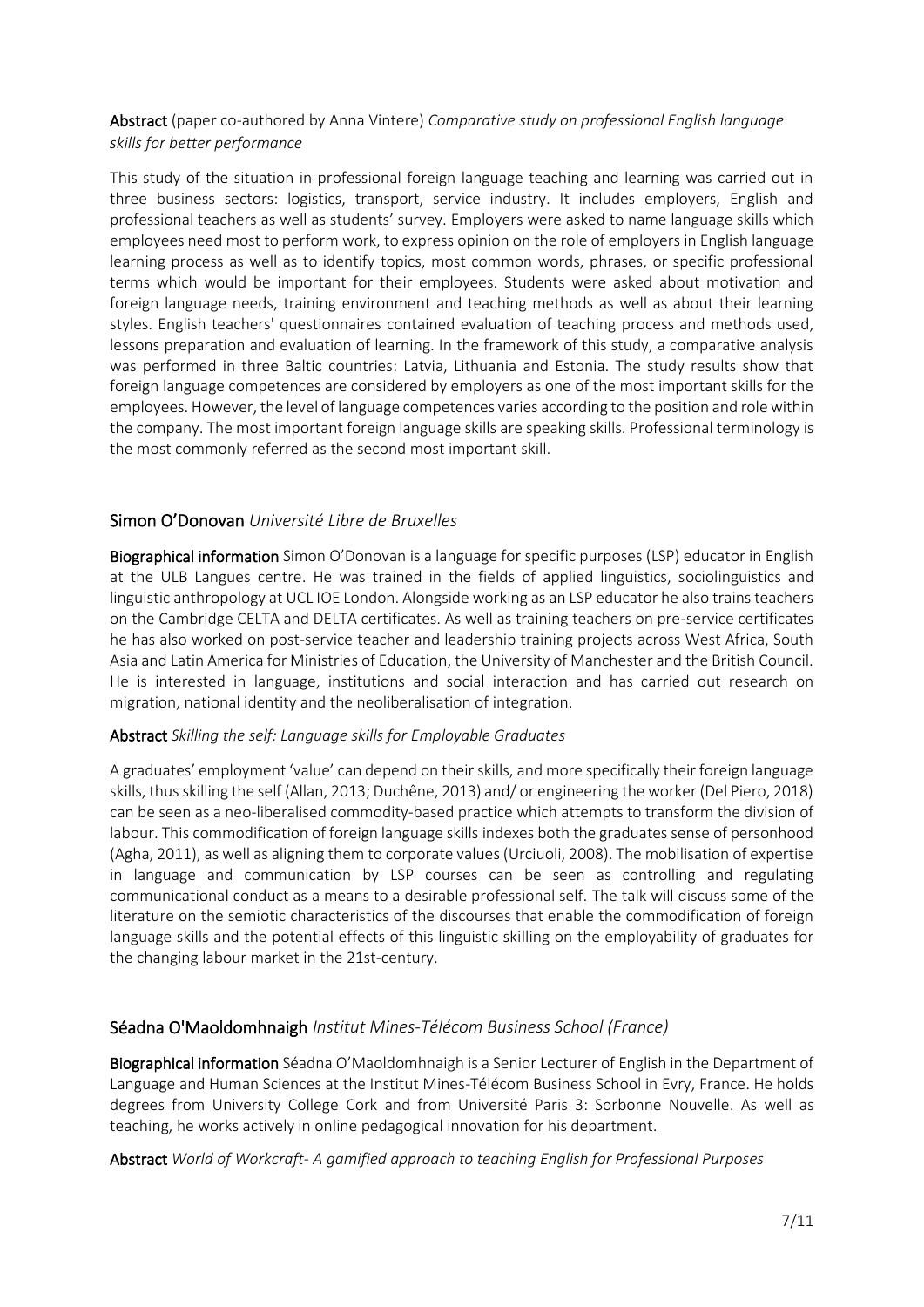World of Workcraft is a Small Online Closed Course (SPOC) that is conducted primarily on Moodle and focuses on training the types of communication skills that are typically required in a traditional professional environment- interviewing, CV writing, report writing, meeting skills, notetaking, small talk, etc. The course involved around 250 students in the final year of their Masters studies in Management and Engineering who were also just beginning their obligatory work placement program. It attempts to address the challenges of teaching busy students while also engaging them through a gamified approach, encouraging teamwork by way of a flipped model. It also innovatively redefines the role of the teacher within the online learning environment. This case-study will examine the adaptation of an existing teaching module on Professional Communication in English for M2 Engineering and Management students, and the application of gamification tools found on the Moodle platform, most notably the 3rd party plugin Level-Up. It will also identify the challenges encountered during the developmental and operational phases of the course, as well as analysing the pedagogical costs and benefits that this approach entails.

## Paulina Pietrzyk-Kowalec *WSB University in Warsaw (Poland)*

Biographical information Paulina Pietrzyk-Kowalec holds an MA in English Philology and graduated from MCSU in Lublin, Poland. She has 18 years of experience of teaching English and Polish for foreigners and combines work as a teacher and a university lecturer at WSB, Warsaw, Poland with being a methodologist and a president of a language school in Poland. Apart from teaching general English, she is a coach of vocational English, for example Business English, Legal English, Medical English, English for Engineering, IT, etc. What is more, she is a translator of scientific articles and books. Her work is her great passion.

#### Abstract *Foreign languages and employability in the European Union*

This paper presents the phenomenon of multilingualism becoming the norm rather than the exception in the European Union. It also seeks to describe the correlation between the command of foreign languages and employability. It is evident that the challenges of today's societies when it comes to employability and to the reality of the current labour market are more and more diversified. Thus, it is one of the crucial tasks of higher education to prepare its students to face this kind of complexity, understanding its nuances and having the capacity to adapt effectively to situations which are common in corporations based in the countries belonging to the EU. From this perspective, the assessment of the impact that the mastery of foreign languages among university students could have on the numerous business sectors becomes vital. It involves raising awareness of future professionals to make them understand the importance of mastering communicative skills in foreign languages that will meet the requirements of students` prospective employers. The direct connection between higher education institutions and the world of business also allows the companies to realise that they should rethink their recruitment and HR policy in order to take into account the importance of foreign languages. This article focuses on the objective of the multilingualism policy developed by the European Commission which is to enable young people to master at least two foreign languages which is crucial in their future career. The article advocates the existence of a significant connection between the research conducted in higher education institutions and the business sector in order to bridge current qualification gaps. Keywords: Multilingualism, Language Attitudes in EU, Employability.

#### Eva Rudolfová *Masaryk University (Czech Republic)*

Biographical information Eva Rudolfová leads the Masaryk University Language Centre team at the Faculty of Informatics and teaches ESP and EAP classes there. She was first interested in Soft Skills and how these can be used in and for language learning. Later, her focus moved more to Emotional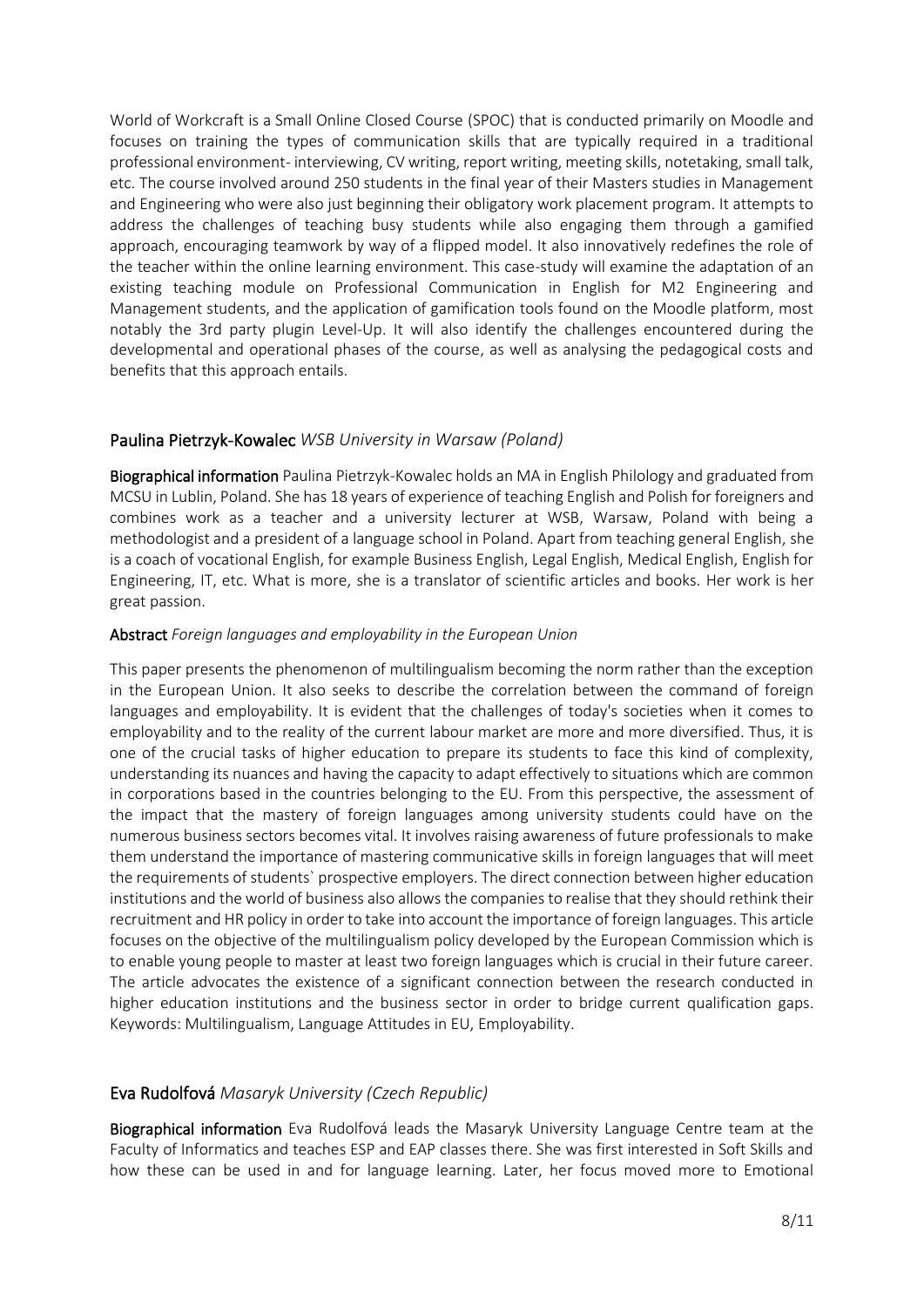Intelligence and also Learner Autonomy, as the Language Centre opened an English Autonomously Course for its students. Since then she has been a passionate member of English Autonomously team, a counsellor and an ardent ambassador of life and transferable skills. Her latest challenge is bringing all these skills to computer science students as part of their language classes. Her key concept in her professional career is authenticity.

#### Abstract *Creating an employability-centered course curriculum*

In recent years, there has been a considerable growth in the number of students reasonably proficient in English and not needing much instruction in the usage of the language itself. Their listening skills are excellent, their fluency almost impeccable, they are able to express complex ideas, and their reading skills are sufficient for their level of expertise. What they do lack, however, is applying that knowledge wisely. They lack communication skills and other soft skills; the ability to distinguish between various levels of formality and different registers; learning skills, and the ability to reflect on what they have learnt and how they could improve; self-management skills, emotional intelligence and taking responsibility for their own learning and achievements and tasks. My presentation, therefore, aims to show how elements of these life skills can be implemented into LSP classes curricula to increase the students' employability, making the classes more authentic and valuable and the students more lifeready. Moreover, it will mention how we gain the necessary knowledge of what the employers require from the students by cooperating closely with the region's business companies (e.g. Kyndryl, previously known as IBM).

## Tatjana Sinkus *Latvia University of Life Sciences and Technologies*

Biographical information Tatjana Sinkus (PhD) holds a doctoral degree in Pedagogy (DR. PAED.). She works as an assistant professor and Head of Languages Centre in Latvia University of Life Sciences and Technologies. She teaches professional and Academic English to undergraduate and postgraduate students of IT, Forestry, Business Administration, Environmental Engineering. She research topic is development of competences in the professional English Course.

## Abstract *Promoting cross-cultural awareness in the professional English course in business administration studies*

In today's  $21<sup>st</sup>$  century of multiculturalism, globalisation and rising competition, it has become insufficient for ESP educators to develop business students' foreign language proficiency, nowadays educators should also focus on enhancing students' cross-cultural awareness. Being able to work across cultures is an increasingly crucial skill for potential entrepreneurs. Embracing and appreciating cultural diversity will help them avoid disagreements, misunderstandings and culture barriers in cross-cultural business communication, it will enable students to cooperate and effectively interact with their foreign colleagues and customers in their future workplace, increase business opportunities and establish more resilient interdependent relationship with partners around the world. Thus, promoting cross-cultural awareness should be viewed as one of the most vital ESP teaching goals. To attain this goal, a high priority to teaching cultural aspects should be assigned in the professional English course in business administration studies. The present research focuses on the ways of promoting cross-cultural awareness and emphasises the importance of teaching business students values, traditions, communication and behaviour patterns, levels of formality, visible and hidden aspects of other cultures. The researcher has involved two groups of students in intercultural case-study based communicative activities and investigated students' opinion about them. The results of the survey confirm that students view cultural component as an important integral part of the professional English course and believe that the activities they took part in can promote cross-cultural awareness as they increased curiosity about other countries, encouraged open-mindedness, allowed them to empathise with people different from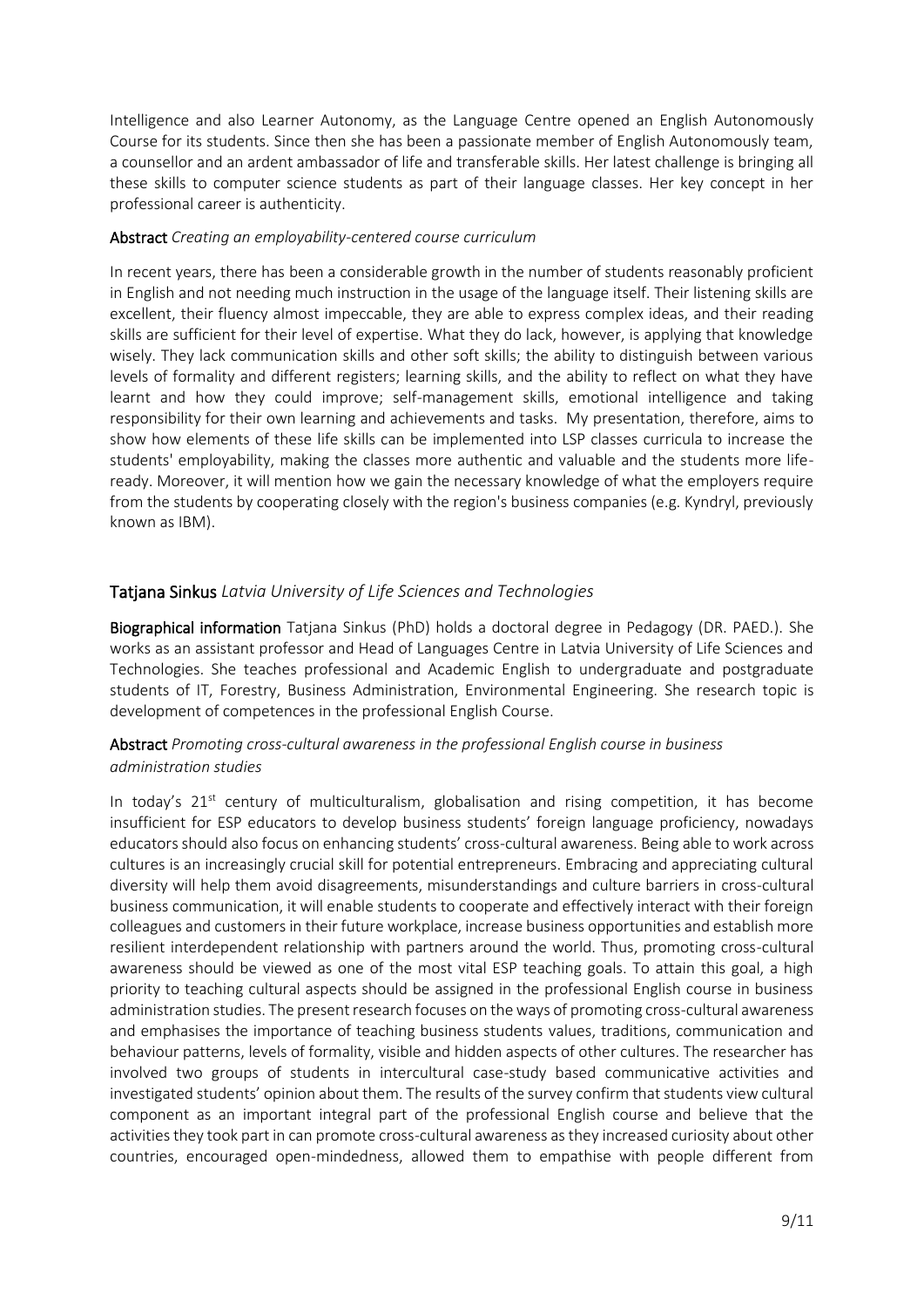themselves, promoted mutual understanding and respect. Keywords: cross-cultural awareness, English for Professional Purposes (ESP), business administration studies, case study.

#### Jessica van Ginneken *Université Libre de Bruxelles*

Biographical information Jessica van Ginneken studied Germanic philology at the University of Liege. After her studies, she left for Cape Town (South Africa) where she taught French grammar and literature (17th century drama and 19th century realism) at the University of the Western Cape. In 1995 she started at ULB in the Department of Dutch where she currently coordinates the BA3 Commercial Engineers and the Masters in Economic Sciences.

#### Abstract *The modular Dutch course for the master's in economics*

The language courses in the Bachelor's degree are generally based on the development of the four language skills (reading, writing, listening, speaking). MA students however want to be prepared for the professional world. This is why we have designed a modular program of which the students must chose 5 modules which focus on practical skills essential to the professional world and based on the personal interests of the student. Dutch remains the common thread in these 9 modules, but students also learn practical skills that are very useful in their future careers, skills that have not yet been covered in their academic curriculum. In some of the practice-oriented modules, we pay special attention to the student's personality and help them understand how others perceive them. This helps enormously in learning how to position oneself effectively in the professional world. These modules are also designed to allow the development of many skills related to the professional environment: information processing (Lezingen), problem solving (Grammatica), personnel management (Solliciteren, Vergadertechnieken), communication (Converseren, E-mailen en co, Presenteertechnieken), critical thinking and personal judgment (Vlaamse media en actua, Cultuur beleven), teamwork and selfmanagement (Vergadertechnieken).

#### Anna Vintere *NGO Education Innovations Transfer Centre (Latvia)*

*Comparative study on professional English language skills for better performance*

(paper co-authored and presented by Ilze Laurinaite – see above)

#### Anna Wasilewska *University of Gdansk (Poland)*

Biographical information Anna Wasilewska an independent teacher of Legal and Business English with over 10 years of experience. She holds a Master degree in English Linguistics, major in Specialised Translations, and a post-graduate studies degree in Legal and Economic Translations. For the last 7 years she has been teaching ESP and conducting TOLES preparation courses for Polish learners in a private language centre, Specialize Your English in Sopot, Poland. She is an academic teacher at the University of Gdansk where she conducts Legal and Business Communication courses for students of postgraduate International Business courses. As she also holds an MA degree in Psychology, she conducts soft skills courses and workshops in English for a wide range of business professionals and corporate clients where she mostly focuses on communication, public speaking and presentation skills.

#### Abstract *Skills of the future – how we should teach English for higher employability*

In my presentation I would like to focus on teaching soft and social skills as part of an English course curriculum. By soft skills also called social skills we mean a set of skills which facilitate our social